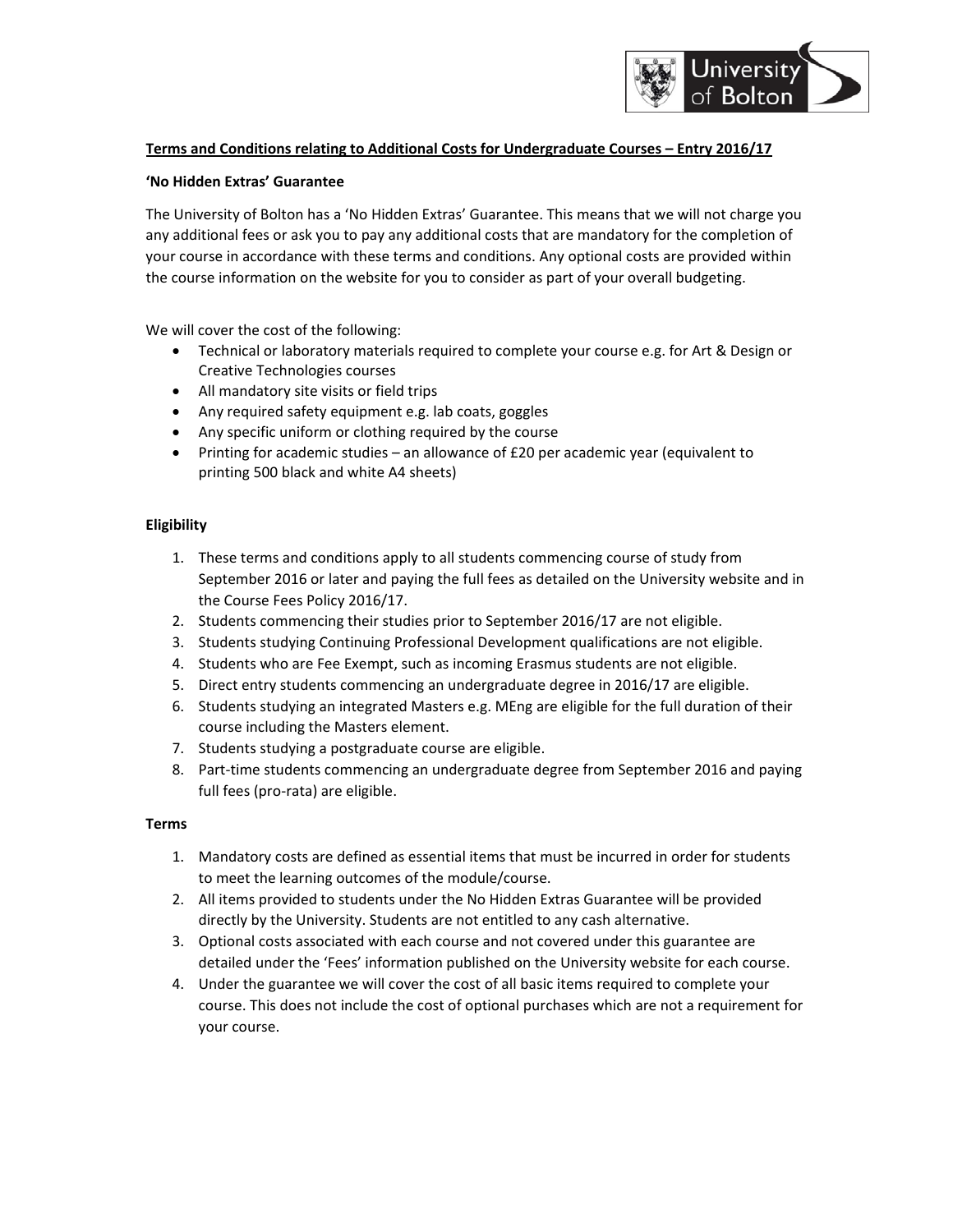### **Items covered by the 'No Hidden Extras Guarantee'**

- **1.** Photocopying and printing charges for academic studies only and up to the value of £20 per academic year (equivalent to 500 black and white A4 sheets. £20 is allocated to each student and must be used within the given academic year – you cannot carry over your allocation to subsequent years.
- 2. Site visits, field trips, residential field trips considered to be mandatory for the completion of your course. This is defined as a trip which without undertaking the student would not be able to meet the learning objectives of the module or complete the assessment in that module. The University will cover travel, accommodation and insurance costs which are organised by the University itself. Students will not be reimbursed should they decide to make their own arrangements and pay themselves.
- 3. Hard hats, hi-vis vests, safety boots, safety googles, lab coats or other safety equipment.
- 4. Drawing, painting, sculpting and modelling materials deemed to be of a necessary standard mandatory for the completion of the course. The cost of premium materials will not be covered.
- 5. Any software necessary for the completion of your course will be provided on University equipment made available to you.
- 6. Unless otherwise stated on the course information on our website, uniform required by the course will be provided by the University. We will provide you with your first set of items but will not cover the cost of replacements. We will not cover the cost of suitable footwear e.g. for clinical practice or placements.
- 7. Specialist field equipment required as part of your studies will be made available to you as necessary.
- 8. Reasonable costs associated with your major project, dissertation or other research activity. The nature and extent of these costs will depend on the project you choose to develop and must be discussed and agreed with your personal tutor, programme leader or director of studies in advance. Any additional costs for this activity must be paid by you.

# **Items not considered mandatory for the completion of your course and not covered by the 'No Hidden Extras' Guarantee**

- 1. Satisfactory completion of a DBS (Disclosure and Barring Service) is a requirement for entry and continuation on some courses. The cost of this is £44.
- 2. Accommodation and living costs while studying at the University.
- 3. Travel to and from the University campus to undertake your studies.
- 4. Travel costs associated with attending a placement which is part of your course.
- 5. Additional printing costs over and above the allowance provided by the University of £20 per annum.
- 6. Purchasing of recommended texts and suggested reading material. All recommended texts are available to loan in the library.
- 7. Meals and subsistence or any specialist clothing or equipment necessary for site visits, field trips or residential field trips
- 8. Communications costs (such as mobile phone or data costs) while on any trip.
- 9. Costs of any external or professional examinations.
- 10. Storage devices such as memory sticks, DVDs and CDs unless specified as a mandatory requirement of your course.
- 11. Fees or subscriptions for membership of professional bodies.
- 12. Cost of premium art materials over and above the standard deemed necessary to complete the course.
- 13. Cost of your own camera, auxillary equipment or video recording or editing equipment.